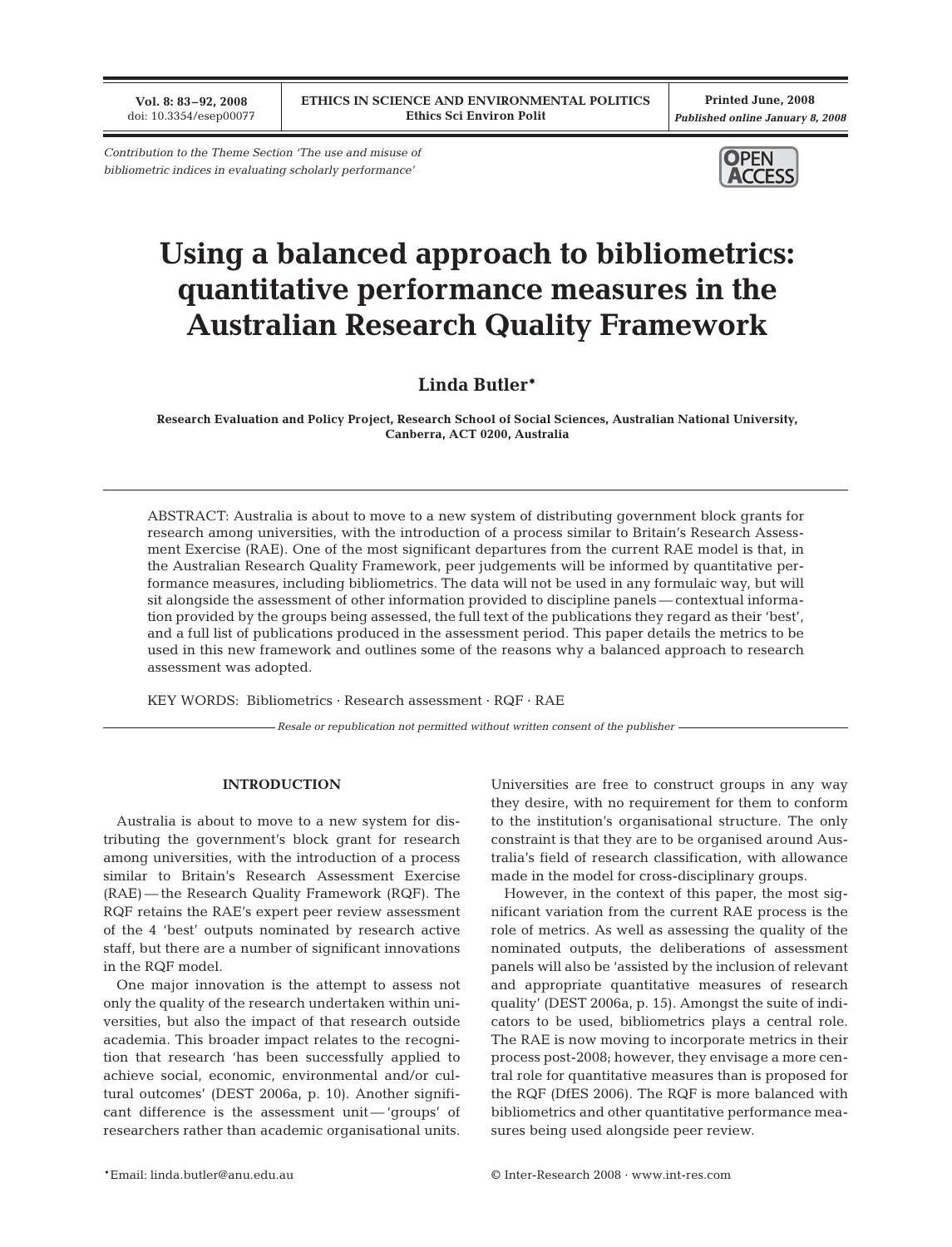## **POLICY BACKGROUND**

The Australian government has a dual system for funding research in universities. A significant amount of money is distributed by the 2 research councils, the National Health and Medical Research Council (NHMRC) and the Australian Research Council (ARC), via a peer reviewed assessment system. Both agencies distribute the bulk of their funding support in the form of project grants, commonly of 3 years duration. Second, a proportion of the block operating grant to universities (currently in the order of AU\$ 1.2 million) is earmarked for research and research training (known as the Research Quantum), with institutions having no restrictions on the internal distribution of these funds.

Since the beginning of the 1990s, this funding has been distributed via a formula. Initially, this formula used institutional success in obtaining national competitive research grant income as the sole basis for allocations, but subsequently student and publication components were added. The weight given to the element relating to grant income decreased from 100% at the start of the funding scheme to 82.5% after additional elements were added in the mid-1990s, and then to 60% after a government review of higher education funding (DETYA 1999). Thus, while there appears to be a dual funding system, it is apparent that success in obtaining grants from the ARC and NHMRC has a flow-through effect, as it directly feeds into the Research Quantum (Marginson & Considine 2000). While the Research Quantum was designed to give universities the capacity to fund longterm, strategic research, the influence of the ARC and NHMRC on the distribution of this money ensures a focus on short to medium term project research.

Other concerns with the Research Quantum, specifically in relation to the publications component, were raised soon after its introduction (Anderson et al. 1996). These issues were considered in a ministerial discussion paper on higher education research and research training issued in June 1999. There were concerns about the reliability of the data and the likelihood that it had 'stimulated an increased volume of publication at the expense of quality' (DETYA 1999, p. 29). Despite the misgivings, the existing allocative mechanism was retained, albeit with an adjustment to the weightings given to each element.

However, the concerns regarding this method of funding research did not disappear, but merely lay dormant for a number of years. In March 2003, an evaluation of the 1999 reforms was published, which included the recommendation that the government and the higher education sector should 'engage in a further discussion on how best to undertake cost-effective research quality assessment' (DEST 2004, p. 53). In so doing, the report's authors urged the government to

explore the possibility of designing 'an approach to quality assessment that avoids the RAE's drawbacks' (DEST 2004, p. 53). The greatest concerns were the high implementation cost and the administrative burden on universities. Other issues raised included concerns about game-playing, such as poaching of staff, and the undermining of inter-university and industry collaboration.

In May 2003, the government responded by announcing the establishment of an RQF and appointed Sir Gareth Roberts to chair an Expert Advisory Group, whose remit was to consult widely and develop a model for assessing the quality and impact of research in Australia. Their proposed model was published in February 2006 (DEST 2006a), but a change of minister and further lobbying by the sector led to the establishment of a new Development Advisory Group (DAG) to refine the model. The final model retained most of the key elements of the Roberts proposal, which in turn drew heavily on experiences from the UK's RAE and New Zealand's Performance Based Research Funding scheme.

# **THE RQF PROCESS**

Under the proposed RQF, the assessment of quality will be undertaken by 13 discipline-based assessment panels, each consisting of 12 members. Because of the need to assess impact, as well as quality, 3 of the panellists will represent the 'end users' of research. The panels are constructed along discipline lines, using the Australian Standard Research Classification scheme devised by the Australian Bureau of Statistics for measuring and analysing research and experimental development undertaken in Australia (ABS 1998). The panels, and the disciplines they cover, are shown in Table 1.

While panels will be asked to judge both the quality and impact of research, this paper focuses solely on the assessment of quality. Panels will be asked to rank the quality of a research group on a scale from 1 (research deemed to fall below the standard of recognised quality work) up to 5 (research that is world leading in its field). In reaching their conclusions about the quality of a group's research, panels will have 2 sets of information available to them. First, each group will submit an Evidence Portfolio (EP), which contains 3 elements: (1) The group's 'context statement', which will provide an overview of the research culture of the group and the institutional context in which it operates, together with any supplementary information they believe demonstrates the quality of their research. These can include esteem measures (e.g. honours, awards, prizes, membership of learned academies, prestigious invited lec-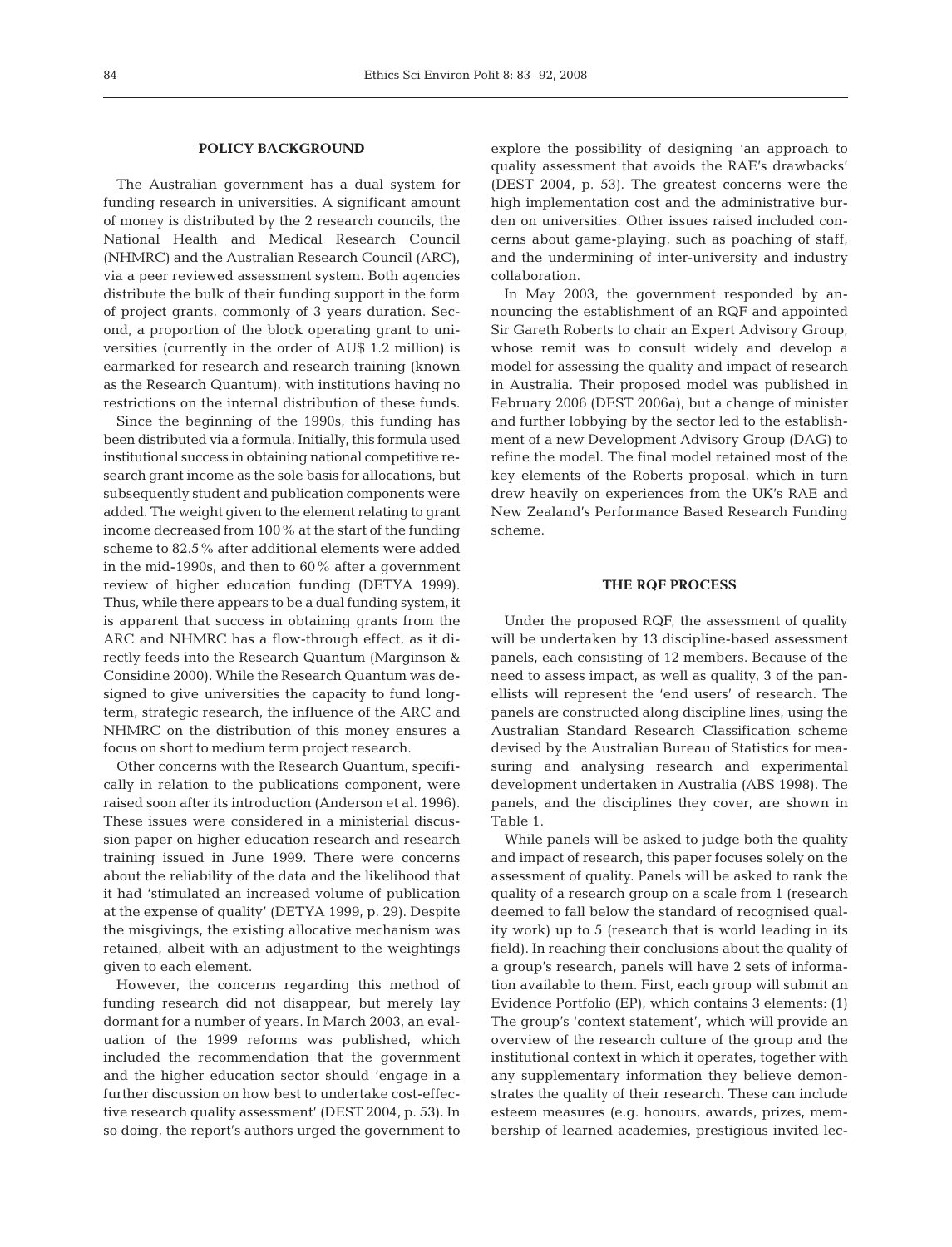|                                                                   | Table 1. The discipline-based assessment panels established to assess research performance in Australia's Research Quality |  |  |  |  |  |  |  |  |
|-------------------------------------------------------------------|----------------------------------------------------------------------------------------------------------------------------|--|--|--|--|--|--|--|--|
| Framework, detailing the fields of research covered by each panel |                                                                                                                            |  |  |  |  |  |  |  |  |

| Panel Title  |                                                                 | Discipline coverage                                                                                                                                                                                                                                                                                                                                                                                                                                        |
|--------------|-----------------------------------------------------------------|------------------------------------------------------------------------------------------------------------------------------------------------------------------------------------------------------------------------------------------------------------------------------------------------------------------------------------------------------------------------------------------------------------------------------------------------------------|
| $\mathbf{1}$ | <b>Biological sciences</b>                                      | Biochemistry and cell biology, genetics, microbiology, botany, zoology, physiology,<br>ecology and evolution, biotechnology                                                                                                                                                                                                                                                                                                                                |
| 2            | Physical, chemical and<br>earth sciences                        | Astronomical sciences, theoretical and condensed matter physics, atomic and molecular<br>physics, nuclear and particle physics, plasma physics, optical physics, classical physics,<br>physical chemistry, inorganic chemistry, organic chemistry, analytical chemistry, macro-<br>molecular chemistry, theoretical and computational chemistry, geology, geophysics,<br>geochemistry, oceanography, hydrology, atmospheric sciences                       |
| 3            | Engineering and<br>technology                                   | Aerospace engineering, manufacturing engineering, automotive engineering,<br>mechanical and industrial engineering, chemical engineering, resources engineering,<br>civil engineering, electrical and electronic engineering, geomatic engineering, environ-<br>mental engineering, maritime engineering, metallurgy, materials engineering, biomed-<br>ical engineering, computer hardware, communications technologies, interdisciplinary<br>engineering |
| 4            | Mathematical and<br>information sciences<br>and technology      | Mathematics, statistics, information systems, artificial intelligence and signal and image<br>processing, computer software, computation theory and mathematics, data format                                                                                                                                                                                                                                                                               |
| 5            | Agricultural, veterinary,<br>food and environmental<br>sciences | Industrial biotechnology and food sciences, soil and water sciences, crop and pasture<br>production, horticulture, animal production, veterinary sciences, forestry sciences,<br>fisheries sciences, environmental sciences, and land, parks and agricultural management                                                                                                                                                                                   |
| 6            | Clinical sciences and<br>clinical physiology                    | Medicine – general, immunology, medical biochemistry and clinical chemistry, medical<br>microbiology, pharmacology and pharmaceutical sciences, medical physiology, dentistry,<br>optometry, clinical sciences (excluding psychiatry), mental health                                                                                                                                                                                                       |
| 7            | Public health and<br>health services                            | Nursing, public health and health services (excluding mental health), complementary/<br>alternative medicine, human movement and sports science                                                                                                                                                                                                                                                                                                            |
| 8            | Psychology, etc.                                                | Neurosciences, psychology, psychiatry, cognitive science, linguistics.                                                                                                                                                                                                                                                                                                                                                                                     |
| 9            | Social sciences and<br>politics                                 | Political science, policy and administration, sociology, anthropology, human geography,<br>demography                                                                                                                                                                                                                                                                                                                                                      |
| 10           | Economics, commerce<br>and management                           | Economic theory, applied economics, economic history and history of economic thought,<br>econometrics, accounting, auditing and accountability, business and management,<br>banking, finance and investment, transportation, tourism, services                                                                                                                                                                                                             |
| 11           | Law, education and<br>professional practices                    | Education studies, curriculum studies, professional development of teachers, journalism,<br>communication and media, librarianship, curatorial studies, social work, law, professional<br>development of practitioners, justice and legal studies, law enforcement                                                                                                                                                                                         |
| 12           | Humanities                                                      | History and philosophy of science and medicine, art history and appreciation, language<br>studies, literature studies, cultural studies, historical studies, archaeology and prehistory,<br>philosophy, religion and religious traditions                                                                                                                                                                                                                  |
| 13           | Creative arts, design<br>and built environment                  | Architecture and urban environment, building, urban environment and building,<br>performing arts, visual arts and crafts, cinema, electronic arts and multimedia, design<br>studies                                                                                                                                                                                                                                                                        |

tures), service to journals and conferences, collaborative activities, and competitive grant success. A number of fields will be reported via drop-down menus that will enable them to be routinely summarised for the assessment panels. (2) The full 'body of work' for the group, listing all publications or other forms of research outputs for the 6 year assessment period. The guidelines for each panel will detail the publication types to be included in the body of work, as this will vary from discipline to discipline. (3) The 'best outputs' of the group. Each researcher in a group nominates the 4 publications he/she believes were their 'best' outputs for the 6 year period covered by the RQF, and which

demonstrate the quality of their research. It is clear from the size of the panels that panellists will have neither the expertise nor the capacity to assess all the nominated outputs. It is anticipated that many will be assessed using an extensive pool of external experts identified for this purpose. Secondly, panels will be provided with a number of quantitative indicators, which will be centrally collated and analysed and derived from the group's body of work.

In 2006, a number of expert working groups were established by the Australian Department of Education, Science and Training (DEST) to flesh out the recommended assessment model, and I chaired the Qual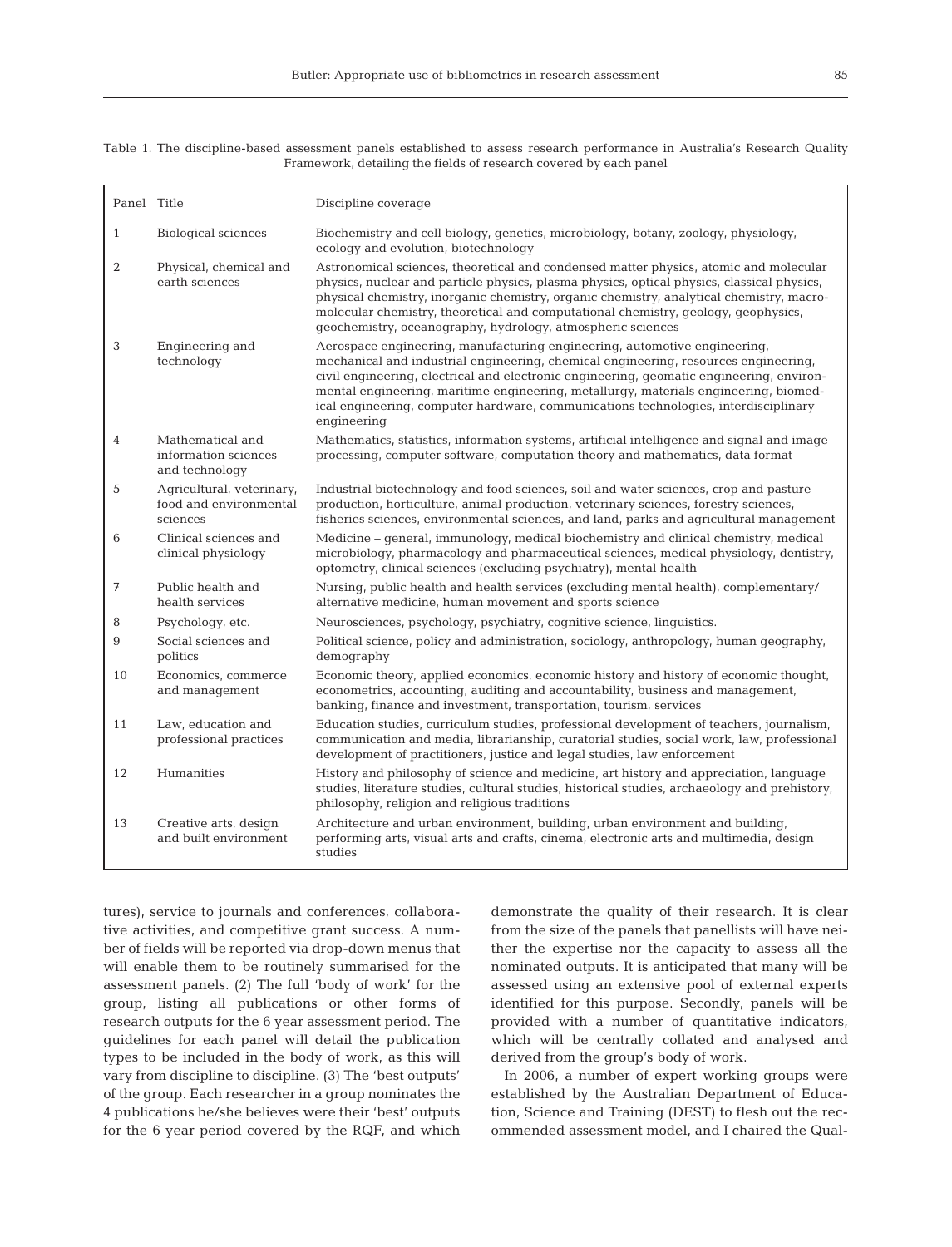ity Metrics Working Group (QMWG). The QMWG was asked 'to identify the forms and sources of available data that may assist the process of research assessment by expert review' (DEST 2006a). Membership was drawn from across the higher education sector, covering the broad range of universities and disciplines it encompasses. Members discussed in detail 4 issues fundamental to the introduction of metrics in a national research assessment exercise before providing the department with recommendations on the measures to be used. These were the role that metrics were to play, the level of aggregation at which they were to be applied, the source of the data, and the number and range of metrics.

In the following sections I will discuss the debate that surrounded each of the 4 fundamental issues, then detail the final recommendations on metrics made by the QMWG to the department, and conclude with a discussion of the role of quantitative measures in general, and bibliometrics in particular, in the proposed RQF.

# **ROLE OF METRICS**

Most of the debate surrounding the use of quantitative performance indicators to assess research has focused on bibliometrics. Much of that debate is triggered by concerns about the substantive role they will play. Those that vehemently oppose their use are worried that the proponents of the measures are attempting to replace peer review. Supporters of a fully metrics approach have suggested that, for cost reasons, the peer review component in the British RAE could be largely replaced by citation analyses, given the very high correlations with past rankings (Smith & Eysenck 2002). However, another study of the correlation between RAE scores and bibliometric measures has shown that, while the correlation is high, there are deviant cases (Warner 2000). Their existence raises concerns about the straight replacement of peer review by bibliometrics where funding decisions are coupled with research assessment.

The generally good pattern of correspondence between quantitative indicators and peer judgements has often led to them being characterised as 'objective' measures in contrast to the subjective character of the peer review. However, it should be remembered that the indicators themselves are based in part on peer decisions — journal articles embody the peer evaluations that have led to acceptance for publication, and grant success embodies the peer assessment of applications (Weingart 2003).

Most informed researchers do not see indicators as a replacement for peer evaluation, but rather as a way to make the results of research assessment debatable and to offer experts additional information (van Raan & van Leeuwen 2002). Bibliometric indicators can make peer review more 'transparent' and counterbalance its shortcomings (van Raan & van Leeuwen 2002, Tijssen 2003, Aksnes & Taxt 2004). They are seen as a useful resource in cases of doubt within panel discussions of peers (Moed & van Raan 1988).

In addition, bibliometric indicators can be used to highlight gaps in the knowledge of peers — as 'triggers to the recognition of anomalies' (Bourke et al. 1999, p. 1). Where the indicators do not align with peer evaluation, then the reasons must be sought. It may be due to problems with the indicators, or it may be that the experts have an incomplete knowledge of the research they are assessing. Inconsistencies between quantitative data and peer review are likely to trigger additional, deeper analyses of the performance of units being evaluated by those conducting the assessment.

The QMWG saw the role of metrics as enhancing and complementing the panel assessment process. The measures were seen as just 1 of 3 elements of the panels' deliberations on quality, alongside the assessment of the nominated 'best' outputs and an evaluation of the information in the context statements. There was a strong preference for panels to have access to the data from the beginning of the assessment process.

It was acknowledged that quantitative measures have the potential to exert undue influence on all panel decision-making. The QMWG proposed 2 strategies to lessen these concerns. The first was to recommend that no attempt be made to aggregate the indicators to produce a single score. The second strategy was to propose that the role of each of the various elements of a research group's EP be made transparent by stipulating the weight given to each in the overall assessment. This proposal is in line with the UK's 2008 RAE practice, where a minimum weighting for each RAE element is specified (research outputs 50%, research environment 5%, and esteem indicators 5%), but panels have the flexibility to determine the actual weighting for each element in their discipline within these broad limits. The QMWG left open for further discussion a recommendation on what the 3 weightings should be in the RQF context.

The formal recommendation of the QMWG was that 'metrics should be used to inform decision making*'* (DEST 2006b, p. 2). To make the process for the interaction of metrics and the discipline panel assessment process more explicit, this recommendation was elaborated on as follows: (1) metrics should not be used in isolation, such as the 'shadow exercise' proposed for the 2008 UK RAE; (2) the data should be available to discipline panels from the beginning of the assessment process; (3) no attempt should be made to aggregate indicators to produce a single 'quality score'.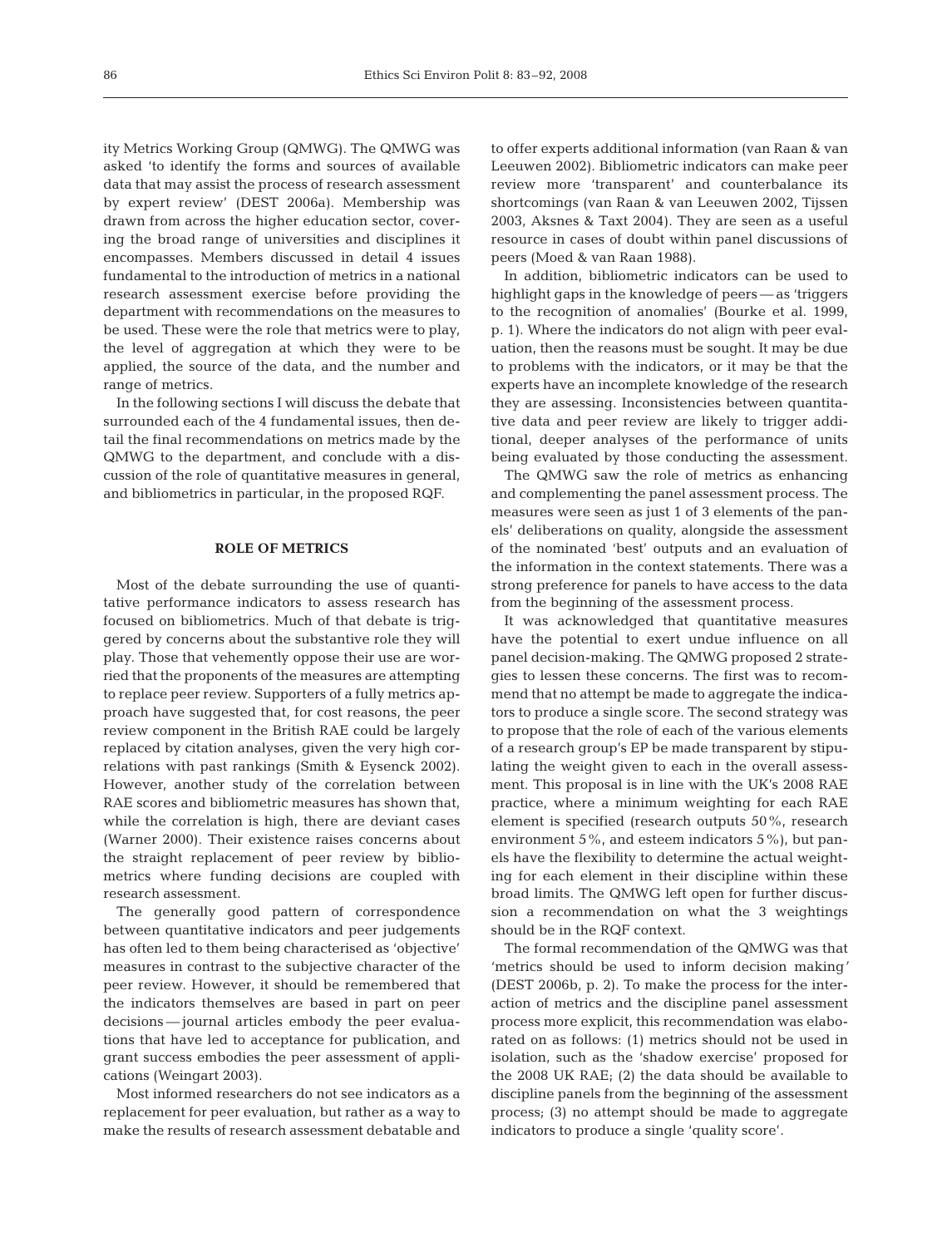# **Level of aggregation**

It was clear from the outset of QMWG deliberations that bibliometric indicators were one of the favoured metrics. Discussion about the validity of citation indicators has shown that it is important to allow for the highly skewed nature of the distribution of citations. Most publications receive relatively few citations, with only a tiny minority being heavily cited (Garfield 1979). It is possible that the average citation rate of a research unit is high because 1 article of the group is highly cited, with other publications receiving very few. Concerns relating to this skewed distribution are most critical if the number of publications is small less than 50 publications (Moed et al. 1995). van Raan proposes 10 or 20 publications per year — the usual output of a research group in the sciences — as a sufficient basis for bibliometric calculations, while rejecting those based on a few publications per year (van Raan 2000). The RQF assessment period covers 6 years, so for a research group (also the unit of assessment for the RQF), van Raan's productivity threshold suggests a minimum level of 100 publications.

The primary concern of the QMWG was ensuring that the proposed metrics would be based on a sufficient body of work in order to be robust, thus giving confidence in their use in the RQF process. Preference was stated for bibliometric measures to rest on sets of at least 100 publications. It was obvious that limiting the measures to those publications nominated as 'best' outputs by members of the group was unlikely to provide a sufficient number, particularly for small groups (the minimum size of a group is to be 5 researchers). There was also concern about the ability of measures to discriminate between the performances of research groups when only a small fraction of their output was being assessed.

The QMWG therefore made the recommendation that the measures should be applied to the total 'body of work' of the Research Grouping for the RQF census period (DEST 2006b, p. 3).

## **Source of data**

As I have indicated, it was assumed in the deliberations of the QMWG that bibliometrics were likely to be recommended, at least for science disciplines, and there was considerable discussion on how the data could be extracted for such an extensive research assessment process, and who would undertake the required analyses. At the time of these deliberations, citation analysis rested primarily on data from Thomson's *Web of Knowledge* indexes. The QMWG noted that Australian universities had varying capacity to undertake in-house analysis of this data. At that point, only the Australian National University had access to the raw data files from Thomson, allowing them to undertake sophisticated analyses. A number of the researchintensive universities had access to a range of Thomson products that they could use for national and international comparisons, while other universities had more limited options and data sources available to them.

If metrics are based solely on data available to all universities, their range would be extremely limited. If the RQF sought to use more sophisticated metrics, few universities would have access to the necessary data sources. If universities were given free reign to provide whatever metrics they were able to construct, panels were likely to be faced with a conglomeration of incompatible measures. Therefore, the only viable option was for the analysis to be undertaken centrally.

In contrast, data for other possible metrics considered (grant income and ranked outputs) could not be obtained from a central source and would have to be provided by the research groups.

The QMWG therefore made the recommendation that 'citation analysis should be undertaken centrally ... other measures are to be constructed from data supplied by the Research Groupings' (DEST 2006b, p. 5).

## **Number and range of metrics**

The character of research 'quality' is complex and multidimensional. No single quantitative measure can address all its facets. In addition, since each indicator has different strengths and weaknesses, it has been suggested that evaluations should always incorporate more than 1 indicator (Martin & Irvine 1983), and that indicators should never be used in isolation, especially if applied to individual groups (van Raan 1996). This is also the proposed standard practice for OECD surveys of R&D activities (Godin 2002). The Centre for Science and Technology Studies (CWTS) puts this into practice by always using a set of indicators, their 'crown indicators', in evaluative studies (described in van Leeuwen et al. 2003).

The selection of a suitable suite of indicators for a given evaluation task is by no means clear-cut. In a number of studies, Australian researchers have been sent questionnaires asking which indicators best reflect the work in their field. For example, in a study conducted by Hattie and colleagues (Hattie et al. 1991, Tognolini et al. 1994, Print & Hattie 1997), scientists rated a large list of indicators divided into 6 groups. Similar questionnaires were used in a study by Grigg & Sheehan (1989) and by a research group chaired by Linke (NBEET 1993). While the lists were comprehensive, none of the studies came up with a preferred set.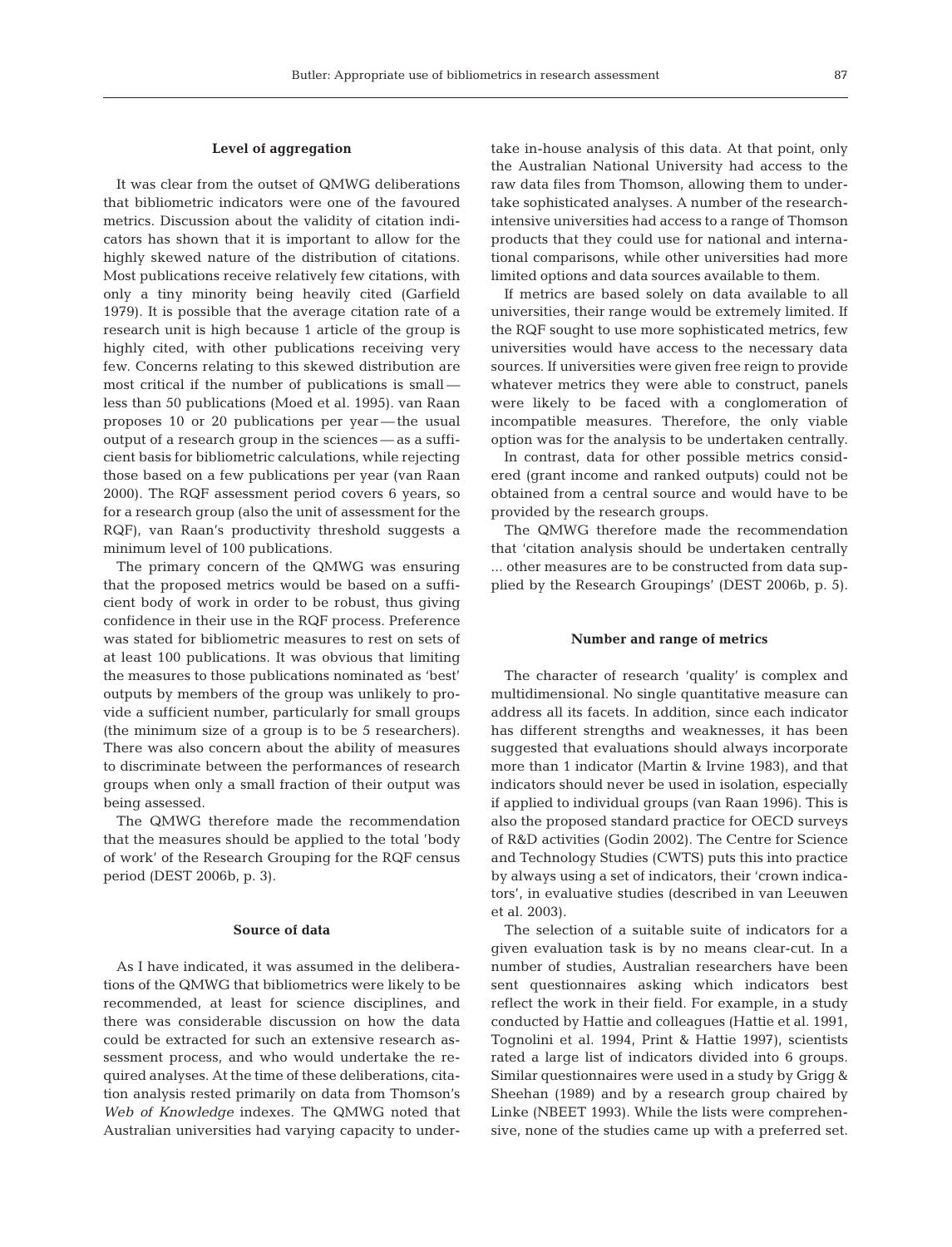Martin & Irvine (1983) suggest identifying the combination of indicators that provides the strongest correlations and thereby the best combination. However, important information may be lost if indicators are chosen on the basis of their convergence — contradictory results could enhance, rather than detract from, an assessment of performance.

While many indicators have a common starting point — a particular data source — their final form may be quite dissimilar. There is considerable room for 'manipulation by selection, weighting and aggregating indicators' (Grupp & Mogee 2004, p. 87). These concerns have been specifically raised in relation to bibliometric indicators, where a special session of the major international conference in the discipline was devoted to the issue.**<sup>1</sup>**

Taking note of the strong evidence provided in the literature on quantitative performance indicators, the QMWG therefore considered it essential that a 'basket of measures' should be assembled. By not relying on a single metric, the possibility of unintended and undesired responses to the measures would be reduced. The group recommended that some generic measures, applicable in all discipline panels, should be used

to ensure confidence in cross-panel comparability. However, it was acknowledged that standard citation measures were not applicable in all disciplines, being primarily restricted to the sciences, and that an attempt should be made to develop and test alternative equivalent metrics for the applied sciences (particularly computer science), the arts, the humanities and many of the social science disciplines.

The QMWG therefore made the following recommendations: (1) discipline panels should employ a basket of measures; and (2) from the list of proposed measures, each discipline panel should be free to choose the combination of indicators most appropriate for their disciplines, with some generic measures across all panels (DEST 2006b).

# **PROPOSED METRICS**

When these fundamental issues had been addressed by the QMWG, the choice of metrics became relatively straightforward, once the desirable characteristics of such measures were taken into account. The QMWG asserted that the indicators used should (1) measure some aspect of research quality (and not, for example, refer solely to productivity), (2) be transparent, (3) be reliable when applied to a 6 year time frame, (4) not involve an excessive financial or time burden to the sector, (5) avoid undue complexity, and (6) encourage desirable responses from researchers and institutions. This last characteristic was regarded as of paramount importance.

The QMWG also took note of the varying publication practices among disciplines when making their recommendations. Data that Australian universities report each year to the government was analysed to determine, for each field of research, the proportion of output that appeared in Institute for Scientific Information (ISI) journals. These data are reported in Table 2.

It is clear from Table 2 that the use of bibliometric analyses is defensible for the sciences, but for most disciplines in the social sciences and humanities, the use of standard bibliometric measures cannot be sup-

| Table 2. Proportion of Australian university publications appearing in Institute    |
|-------------------------------------------------------------------------------------|
| for Scientific Information (ISI)-indexed journals, by field of research (classified |
| according to the standard Australian research classification scheme). <sup>*</sup>  |

| Field of research                                                                                                                                                                                                 | Total<br>publications <sup>a</sup> | No. ISI journal<br>publications <sup>b</sup> | % publications<br>in ISI |  |  |  |  |
|-------------------------------------------------------------------------------------------------------------------------------------------------------------------------------------------------------------------|------------------------------------|----------------------------------------------|--------------------------|--|--|--|--|
| Chemistry                                                                                                                                                                                                         | 2430                               | 3234                                         | 83                       |  |  |  |  |
| Physics                                                                                                                                                                                                           | 2506                               | 2964                                         | 74                       |  |  |  |  |
| Biology                                                                                                                                                                                                           | 4571                               | 4626                                         | 72                       |  |  |  |  |
| Medicine                                                                                                                                                                                                          | 22631                              | 18075                                        | 65                       |  |  |  |  |
| Agric, Veterinary, Environ                                                                                                                                                                                        | 5157                               | 3487                                         | 61                       |  |  |  |  |
| <b>Earth Sciences</b>                                                                                                                                                                                             | 2060                               | 2256                                         | 60                       |  |  |  |  |
| Mathematics                                                                                                                                                                                                       | 2078                               | 2735                                         | 55                       |  |  |  |  |
| Psychology                                                                                                                                                                                                        | 2294                               | 2040                                         | 52                       |  |  |  |  |
| Engineering                                                                                                                                                                                                       | 8819                               | 9650                                         | 35                       |  |  |  |  |
| Philosophy                                                                                                                                                                                                        | 659                                | 613                                          | 26                       |  |  |  |  |
| Economics                                                                                                                                                                                                         | 1903                               | 1917                                         | 24                       |  |  |  |  |
| <b>Studies in Human Society</b>                                                                                                                                                                                   | 1678                               | 1070                                         | 18                       |  |  |  |  |
| Politics and Policy                                                                                                                                                                                               | 1195                               | 993                                          | 15                       |  |  |  |  |
| Computing                                                                                                                                                                                                         | 2237                               | 2904                                         | 15                       |  |  |  |  |
| History                                                                                                                                                                                                           | 1095                               | 1160                                         | 14                       |  |  |  |  |
| Management                                                                                                                                                                                                        | 4788                               | 4826                                         | 11                       |  |  |  |  |
| Language                                                                                                                                                                                                          | 1940                               | 1167                                         | 10                       |  |  |  |  |
| Education                                                                                                                                                                                                         | 4524                               | 3165                                         | 9                        |  |  |  |  |
| The arts                                                                                                                                                                                                          | 2272                               | 446                                          | 7                        |  |  |  |  |
| Architecture                                                                                                                                                                                                      | 1340                               | 936                                          | 5                        |  |  |  |  |
| Communication                                                                                                                                                                                                     | 393                                | 334                                          | $\overline{4}$           |  |  |  |  |
| Law                                                                                                                                                                                                               | 3196                               | 1925                                         | $\overline{4}$           |  |  |  |  |
| Total                                                                                                                                                                                                             | 86720                              | 78709                                        | 43                       |  |  |  |  |
| <sup>a</sup> Total publications include counts of books, book chapters, refereed journal<br>articles and refereed conference publications<br><sup>b</sup> Number of articles published in journals indexed by ISI |                                    |                                              |                          |  |  |  |  |

<sup>\*</sup>Errors were found in this table after publication. Please see corrected table in [Erratum](http://www.int-res.com/articles/esep2008/8/e008p083_err.pdf)

**<sup>1</sup>**Proceedings of the Workshop on 'Bibliometric Standards' at the 5th International Conference of the International Society for Scientometrics and Informetrics (ISSI) are published in Vol 35(2) of *Scientometrics*. This volume contains only papers taken from the workshop and is accordingly named: Proceedings of the Workshop on 'Bibliometric Standards'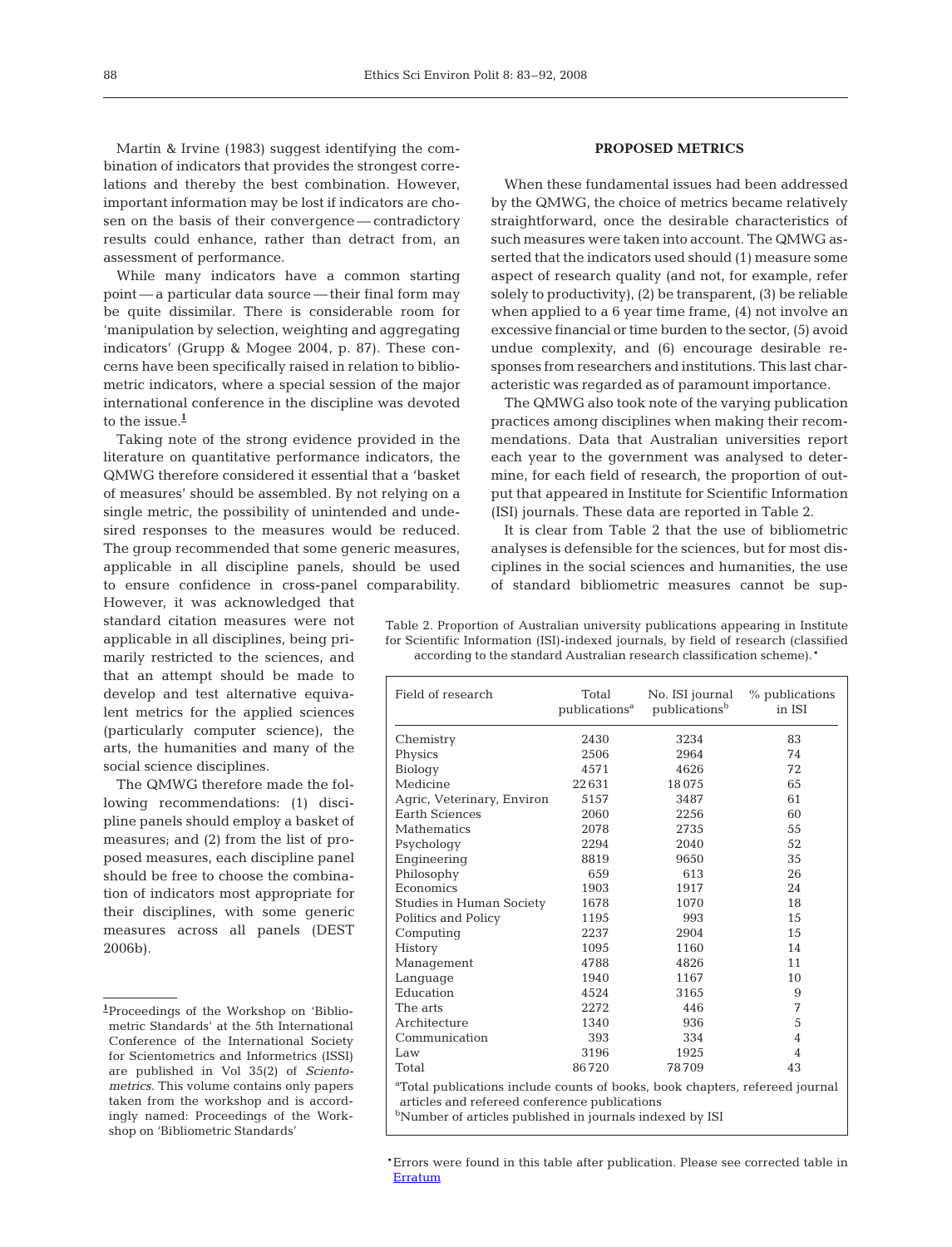ported, even when they are not the sole indicators of performance as is the case with the RQF. The QMWG strongly supported further investigation into alternative citation metrics for those disciplines where Thomson databases covered less than half their output. The following 3 metrics were recommended for the RQF.

#### **Ranked outputs**

The publications of research groups will be classified into 4 prestige tiers according to where they appear. Journals will be ranked in all disciplines. In addition, other outlets will be ranked where they carry publications that are important for a particular discipline, e.g. book publishers for the social sciences and humanities, conferences for computer science, and venues for the performing arts. These rankings are being undertaken by discipline workgroups and involve comprehensive consultation throughout the higher education sector. Disciplines aim to classify journals, publishers, conferences and/or venues into tiers according to the following distribution: Tier A\* (5%), Tier A (15%), Tier B (30%) and Tier C (50%). The central RQF information system will produce an analysis of the relevant outputs from the full body of work for each research group, allocating outputs into the 4 prestige tiers based on these rankings. It will then produce a summary report to panels showing the number and distribution of publications across tiers for each research group being assessed by that panel.

# **Citation data**

The QMWG discussed an extensive range of possible measures based on citation data. These covered 2 types of analysis, and both were supported for use in the RQF.

# Standard bibliometrics

These are measures based on the indexed journal literature. I have labelled them as 'standard' because they encompass indicators that are routinely used in citation analyses. The proposal is to apply these measures for disciplines where at least half their publications appear in the indexed journal literature. The following are the 2 standard measures to be used in the RQF in this category:

*Citations per publication.* An analysis will be undertaken of journal articles from the full body of work for each research group, obtaining total publication and citation counts and calculating a citation per publication rate for the group's œuvre. This data will be provided in summary form to the panels, together with relevant world and Australian benchmark data for the disciplines they cover.

*Centile distribution of a group's output.* A second analysis will be undertaken of journal articles from the full body of work for each research group, producing a distribution of all articles across centile bands. This will show the number and proportion of each group's articles judged to be among the top 1%, 10%, 20% and 50% most highly cited publications for their discipline in any given year. The benchmark data on which this analysis is based will be obtained from Thomson and will be provided to the sector prior to the submission of research groups.

#### Non-standard bibliometric

Where support exists for the methodology, non-standard measures may be applied in some disciplines in the social sciences and humanities. The data will be centrally collated and extracted, and the extraction of citation counts will be extended to books, book chapters, and journal articles not traditionally covered by the major citation indices (Butler & Visser 2006). Because this novel approach has not previously been used in an extensive research assessment exercise, particularly one on which significant funding implications rest—and because the process is labour intensive — it is only likely to be applied to a limited number of disciplines.

#### **Grant income**

As outlined above, grant income will be provided by groups in their EPs. It is anticipated that the 4 categories of income judged relevant to this exercise will be entered by groups into defined fields. The categories to be reported include competitive grant income (category 1), other public sector income, industry and other income, and funding for competitive research centres. Category 1 income will be used as a quality metric for all disciplines. Most disciplines will restrict data on other research income for use as an indicator of impact, rather than quality.

The QMWG also provided further rationale for the choice of particular indicators, and the reasons for rejecting others that had been proposed.

# **Rationale for citation data**

The QMWG believed that the overall thrust of the citation measures was to encourage researchers to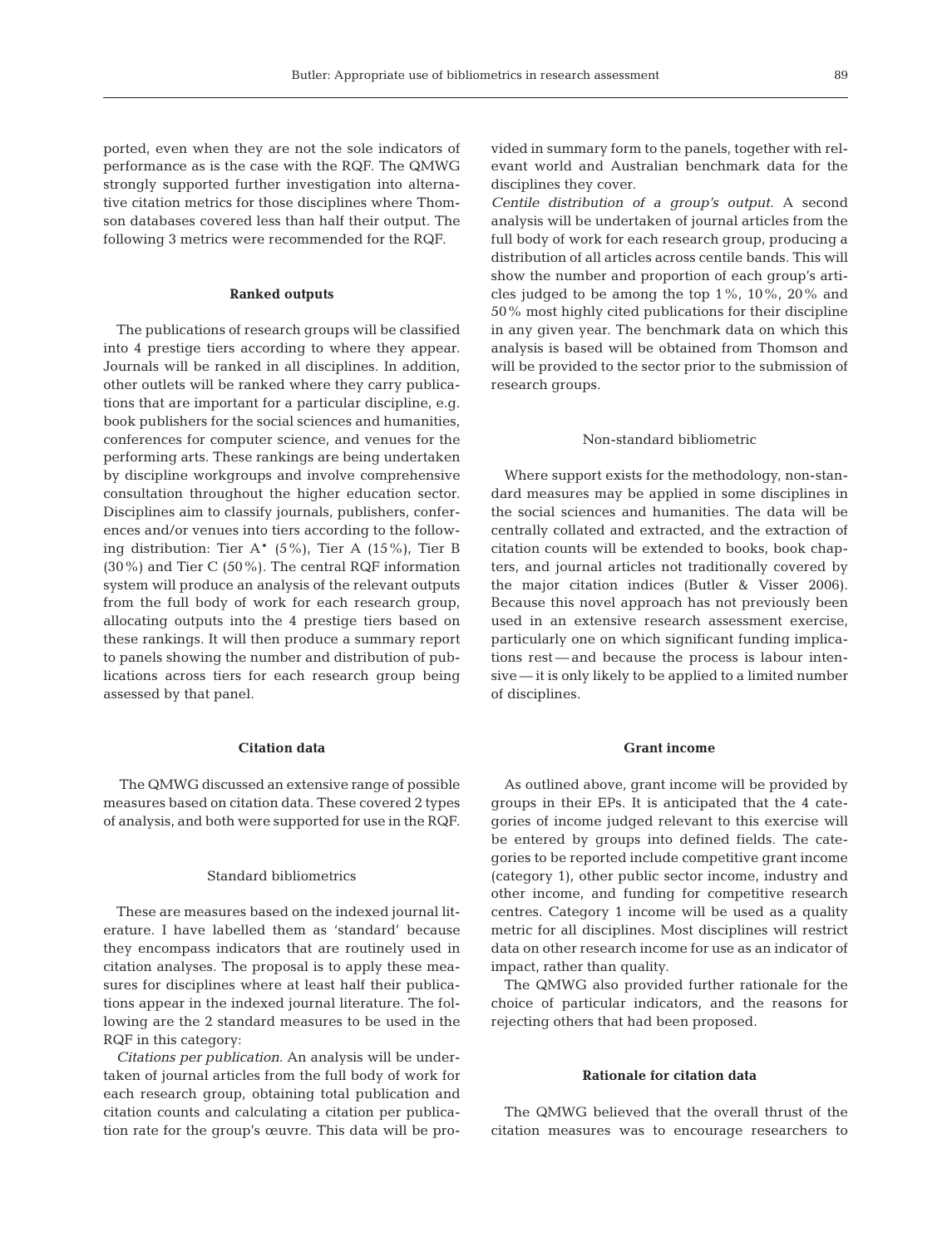achieve highly cited publications — aiming for quality rather than focusing on quantity — and believed this was a desirable behavioural outcome.

Some concerns were raised that relying solely on citation per publication rates as a measure could tempt some research groups to limit subsequent output if they had produced a highly cited article, thus enhancing their citation average. To counteract this, a second measure identifying the citation percentile to which each publication belonged (based on disciplinespecific yearly citation benchmarks) should be used. While citation rates allow comparison between research groups of different sizes, it was also felt that it would be essential for the discipline panels to be provided with the data that underpinned these averages (i.e. total publication and citation counts and the number of publications in each percentile).

#### **Rationale for grant income data**

While some members of the QMWG regarded grant income as an input to research, others supported it as an indicator of 'quality', given the assessment of researcher's track record embodied in the grant application process. A decision was made to include it as a metric for the RQF, as it could contribute to the holistic picture of the group for the assessors. The QMWG recommended limiting allowable grants to those listed as 'Category 1' by DEST, but expanding the coverage to include significant international agencies, e.g. National Institutes of Health (NIH), European Union (EU) — the qualifier being that they are peer reviewed funding programs. Panels should decide the international funding sources relevant to their own disciplines.

The measure was regarded as generic in that it could be applied in all discipline panels, though benchmarks (e.g. average income per staff member) would obviously vary significantly across panels.

#### **Rationale for ranked outputs**

This indicator is also generic, though its construction would be discipline-specific, as the type of output/outlet to be ranked would vary — e.g. journals, conferences, publishers and exhibition venues. The QMWG determined that because the measure is to be used to inform the assessment process, there is no need to weight the tiers and attempt to derive a score for each research group.

As with the citation measures, the main thrust of this indicator is to encourage researchers to publish in the most prestigious outlets for their discipline, a response that the QMWG believed was a desirable outcome.

It was noted that many disciplines, including computer science, education and the creative arts, had already commenced developing output rankings. However, this work would have to be validated, and other disciplines would need to develop rankings relevant to their own outputs through committees or workshops. Discipline peak bodies and the learned academies were identified as potential drivers of these developments.

# **Rationale for rejecting measures**

Many additional measures were discussed as potential metrics but subsequently rejected. The 4 most seriously considered and discussed in-depth were as follows

- **Webmetrics.** At this point, measures based on these statistics have not been fully developed as assessment tools. It is anticipated that for future RQF rounds they may be more robust, though there was concern over how readily such data could be audited, and a belief that they might be easily manipulated
- **Collaborations.**With the exception of jointly-authored publications, the effort required to collect data on collaborations is a time consuming process, and its use as a formal metric was rejected
- **Contextual metrics.** The QMWG identified a number of measures that could not be used as stand-alone metrics, but which might be reported in a research group's context statements. These included measures that related more to a researcher's whole career (e.g. esteem measures, service to journals) or were more related to identifying the capacity for generational change (such as research student data)
- **ISI Impact Factor.** While ISI's Impact Factor is used extensively throughout the scientific community, it was rejected for a number of reasons. It was believed that actual citation counts are a far better citation measure for judging the performance of groups than surrogates based on the average citation rates of the journals which carry that work. There were also concerns about the way in which the indicator is calculated and anecdotal evidence of increasing manipulation of the indicator by a few journal editors. Even when ranking journals, some disciplines had already made it clear that they wished to look beyond the Impact Factor and undertake a more detailed assessment of the quality of journals.

## **DISCUSSION**

The character of research 'quality' is complex and multidimensional. No single quantitative measure, or even a 'basket' of indicators, can always provide an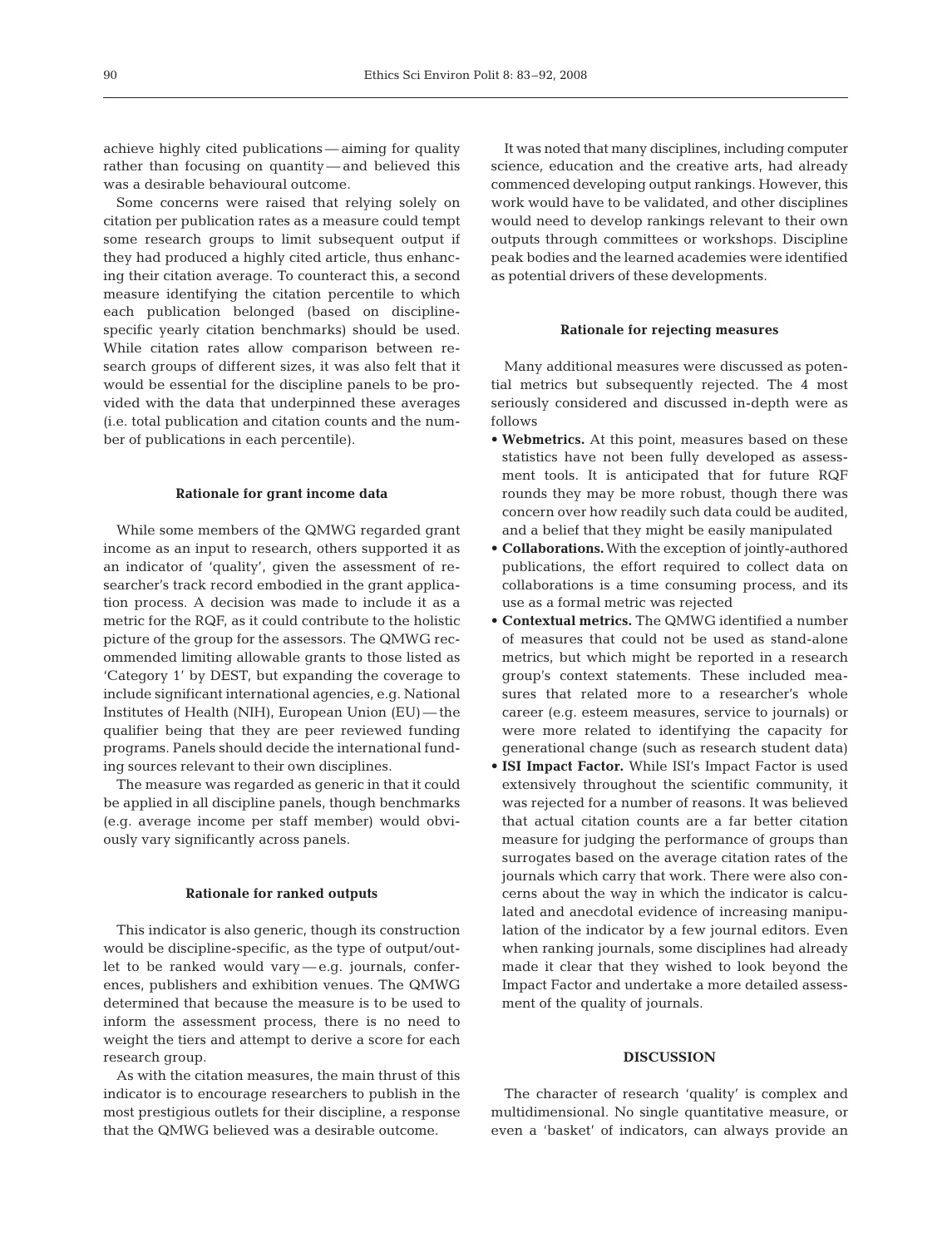'accurate' and unambiguous result. Nor can a small panel of peers be expected to combine sufficient knowledge of the performance of all of a nation's institutions and researchers active in their discipline to enable them to arrive at error-free judgements. The most sensible approach is to combine the 2 methods assemble a group of highly qualified experts in the discipline and arm them with reliable, discipline-specific data to assist their deliberations. The data should be viewed as triggers for recognising anomalies. As has been demonstrated by many studies, the 2 methods will usually produce similar results. Reaching the same conclusion from 2 perspectives will increase confidence in the assessments. The bulk of the time panel members have available to them can be productively used to determine the reasons for discrepancies in those cases where the 2 methods result in different outcomes — whether this is due to problems with the data or to gaps in the knowledge of panel members.

The challenge facing policy makers is to identify robust indicators, particularly for those disciplines not wellserved by standard citation analysis. However, considerable progress is being made by a small number of units worldwide, particularly the Centre for Science and Technology Studies at the University of Leiden and my own unit at the Australian National University. This work is providing a path to using citation data in novel ways more sensitive to the output of the humanities and social sciences, and is demonstrating effective methods of ranking outputs into prestige bands in a way developed and supported by researchers in the discipline.

The RQF is due to be implemented in 2008, with funding to be allocated, based on the results, starting in 2009. It has the potential to follow the 'balanced approach' methodology if all the recommendations are carried through to fruition. Peer review is an essential component of the scheme — assessing both the quality of nominated research outputs and the claims of research impact beyond academia. But quantitative measures, and specifically bibliometrics, are also being incorporated into the model. They will inform panel deliberations, rather than being used in any aggregated, formulaic way. Additionally, these measures will be sensitive to disciplinary characteristics and their different publication practices.

The discussion of the validity of using quantitative data to assess research performance must necessarily return to a reflection on the role of quantitative indicators in the assessment of research. The significance of many of the concerns on validity is reduced when the indicators are used as an aid to peer review where differences between values can be interpreted and exceptions can be discussed. They are, however, at the forefront of concerns related to their use in isolation from informed peer input.

## LITERATURE CITED

- Aksnes D, Taxt R (2004) Peer review and bibliometric indicators: a comparative study at a Norwegian university. Res Eval 13:33–41
- Anderson D, Johnson R, Milligan B (1996) Performance-based funding of universities. National Board of Employment Education and Training, Canberra, Commissioned Report No. 51
- ABS (Australian Bureau of Statistics) (1998). Australian Standard Research Classification. ABS Catalogue No. 1297.0
- Bourke P, Butler L, Biglia B (1999). A bibliometric analysis of biological sciences research in Australia. Department of Education, Training and Youth Affairs, Canberra, DETYA No. 6307HERC99A
- ► Butler L, Visser M (2006) Extending citation analysis to nonsource items. Scientometrics 66:327–343
	- DEST (Department of Education Science and Training) (2004) Evaluation of knowledge and innovation reforms consultation report. DEST, Canberra. Available at: www. dest.gov.au/NR/rdonlyres/654E1226-6F91-44C5-BDEA-FE8FCB228E88/2788/pub.pdf
	- DEST (Department of Education Science and Training) (2006a) Research quality framework: assessing the quality and impact of research in Australia. Available at: www.dest.gov.au/NR/rdonlyres/7E5FDEBD-3663-4144- 8FBE-AE5E6EE47D29/17543/RecommendedRQF2.pdf
	- DEST (Department of Education, Science and Training) (2006b) Research quality framework assessing the quality and impact of research in Australia: quality metrics. Available at: www.dest.gov.au/NR/rdonlyres/EC11695D-B59D-4879- A84D-87004AA22FD2/14099/rqf\_quality\_metrics.pdf
	- DETYA (Department of Employment Training and Youth Affairs) (1999). New knowledge, new opportunities. DETYA, Canberra. Available at: www.dest.gov.au/archive/ highered/otherpub/greenpaper/fullpaper.pdf
	- DfES (Department for Education and Skills) (2006) Reform of research assessment and funding (Letter from DfES to HEFCE). Available at: www.hefce.ac.uk/News/HEFCE/ 2006/LetterAJtoDY.pdf
	- Garfield E (1979) Perspectives on citation analysis of scientists. In: Garfield E (ed) Citation indexing — its theory and application in science, technology, and humanities. John Wiley & Sons, New York
	- Godin B (2002) Outline for a history of science measurement. Sci Technol Human Values 27:3–27
	- Grigg L, Sheehan P (1989) Evaluating research: the role of performance indicators. Office of the Academic Director of Research, The University of Queensland, Brisbane
	- Grupp H, Mogee ME (2004) Indicators for national science and technology policy. In: Moed H, Glänzel W, Schmoch U (eds) Handbook of quantitative science and technology research. Kluwer Academic Publishers, Dordrecht
	- Hattie J, Tognolini J, Adams K, Curtis P (1991) An evaluation of a model for allocating funds across departments within a university using selected indicators of performance. Department of Employment, Education and Training, Canberra
	- Marginson S, Considine M (2000). The enterprise university: power, governance, and reinvention. Cambridge University Press, Cambridge
- ▶ Martin BR, Irvine J (1983) Assessing basic research: some partial indicators of scientific progress in radio astronomy. Res Policy 12:61–90
	- Moed H, van Raan AJ (1988) Indicators of research performance: applications in university research policy. In: van Raan AJ (ed) Handbook of quantitative studies of science and technology. Elsevier, Amsterdam